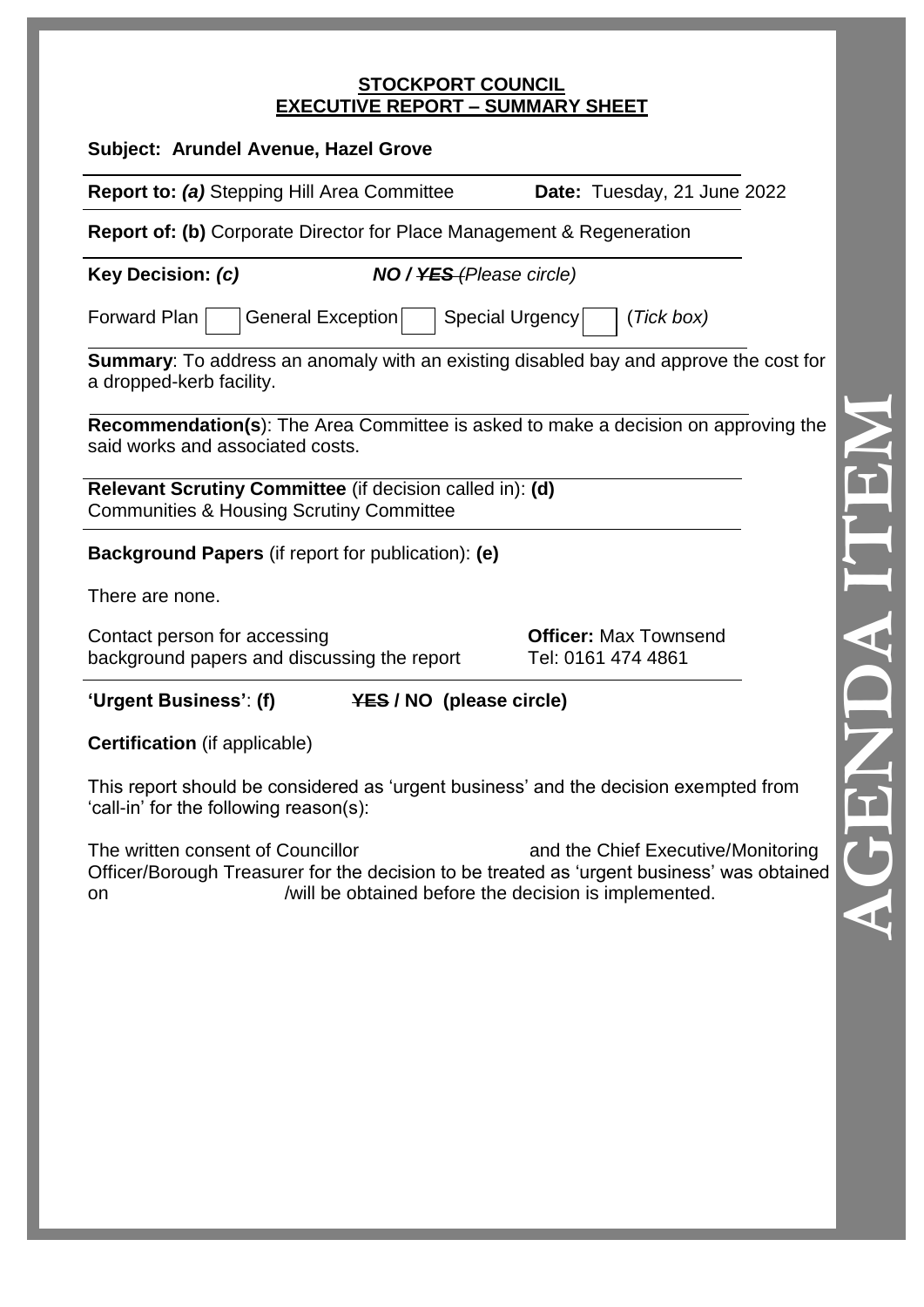### **Arundel Avenue, Hazel Grove**

#### Report of the Corporate Director for Place Management & Regeneration

### **1. INTRODUCTION AND PURPOSE OF REPORT**

To address an anomaly with an existing disabled bay and approve the cost for a dropped-kerb facility.

#### **2. BACKGROUND**

Two issues have come to light in the (Adopted) drive-through and car parking area fronting the shops on Arundal Avenue:

The existing disabled bay (Blue Badge holders only) is supported with a Traffic Regulation Order - but for reasons unknown (?) the bay marking is noticeably different from that required under the national regulations. The existing (yellow) marking will have to completely removed and replaced with a regulatory disabled bay that can be properly enforced.

It is reported that the said facility is sub-standard for users with severely reduced mobility as there is no lowered (or dropped) kerb for wheelchair access. Therefore, in combination with the above, it is proposed a dropped-kerb be constructed adjacent to the bay marking for unloading a wheelchair from the rear of the vehicle.

Please see the measures delineated on the attached sketch drawing number: **NM18-6353;** and note that the dropped-kerb will be consolidated with an Access Protection Line (or H-Bar) marking to deter obstruction in front of the facility.

The Ward Councillors have indicated a willingness to proceed as described.

### **3. FINANCIAL IMPLICATIONS**

| Lowered-Kerb | £1,826 |
|--------------|--------|
| Road Marking | £ 174  |

**Total £2,000** 

To be funded from the delegated Ward Budget.

## **4. TIMESCALES**

If approved the measures are expected to be implemented in 2022**.** The premises will be notified before any works are carried-out on-site.